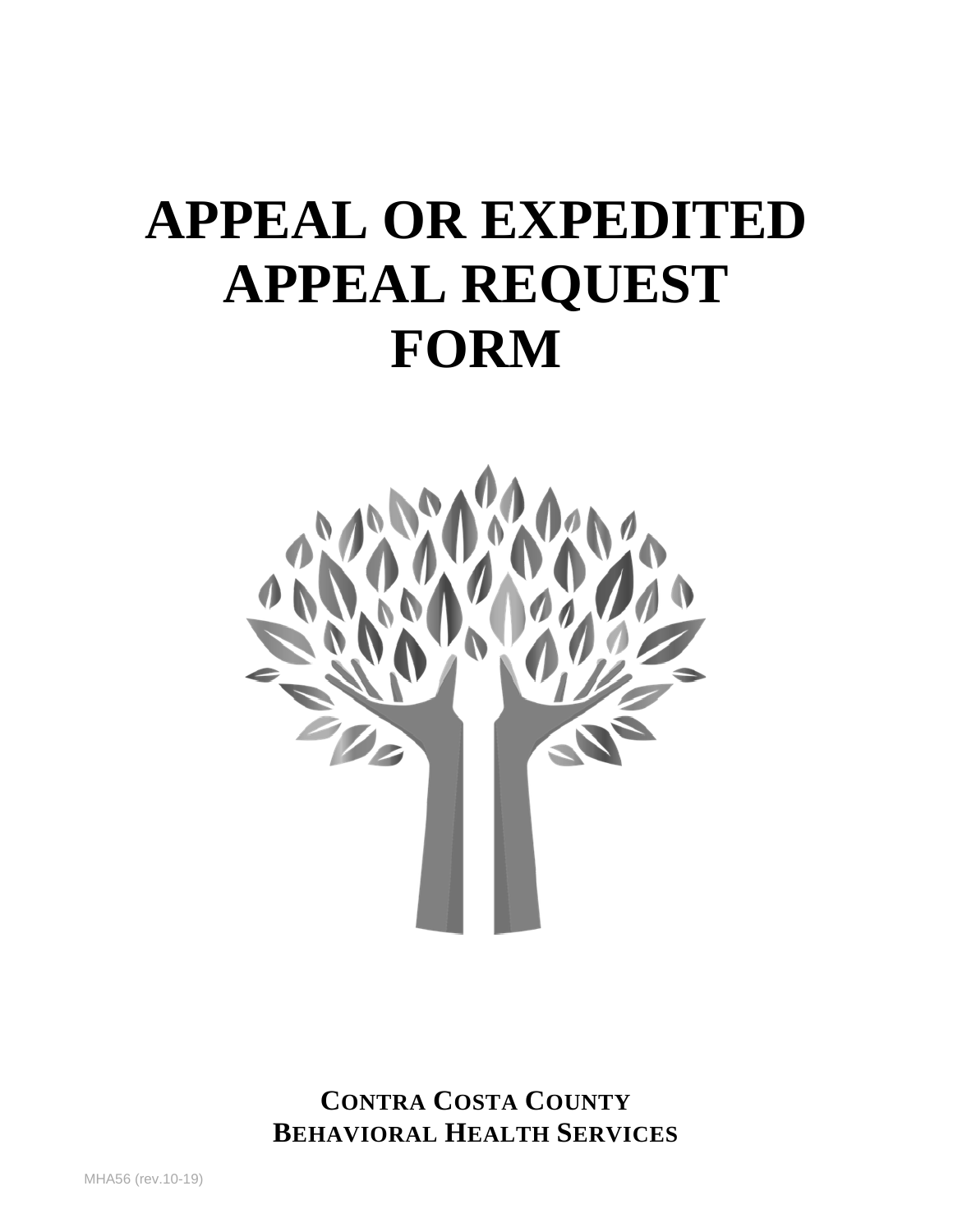# **English**

ATTENTION: If you speak another language, language assistance services, free of charge, are available to you. Call (888) 678-7277 (TTY: 711).

ATTENTION: Auxiliary aids and services, including but not limited to large print documents and alternative formats, are available to you free of charge upon request. Call (888) 678- 7277 (TTY: 711).

# **Español (Spanish)**

ATENCIÓN: Si habla español, tiene a su disposición servicios gratuitos de asistencia lingüística. Llame al (888) 678-7277 (TTY: 711).

# **Tiếng Việt (Vietnamese)**

CHÚ Ý: Nếu bạn nói Tiếng Việt, có các dịch vụ hỗ trợ ngôn ngữ miễn phí dành cho bạn. Gọi số (888) 678-7277 (TTY: 711).

# **Tagalog (Filipino)**

PAUNAWA: Kung nagsasalita ka ng Tagalog, maaari kang gumamit ng mga serbisyo ng tulong sa wika nang walang bayad. Tumawag sa (888) 678-7277 (TTY: 711).

# **한국어 (Korean)**

주의: 한국어를 사용하시는 경우, 언어 지원 서비스를 무료로 이용하실 수 있습니다. (888) 678-7277 (TTY: 711)

번으로 전화해 주십시오.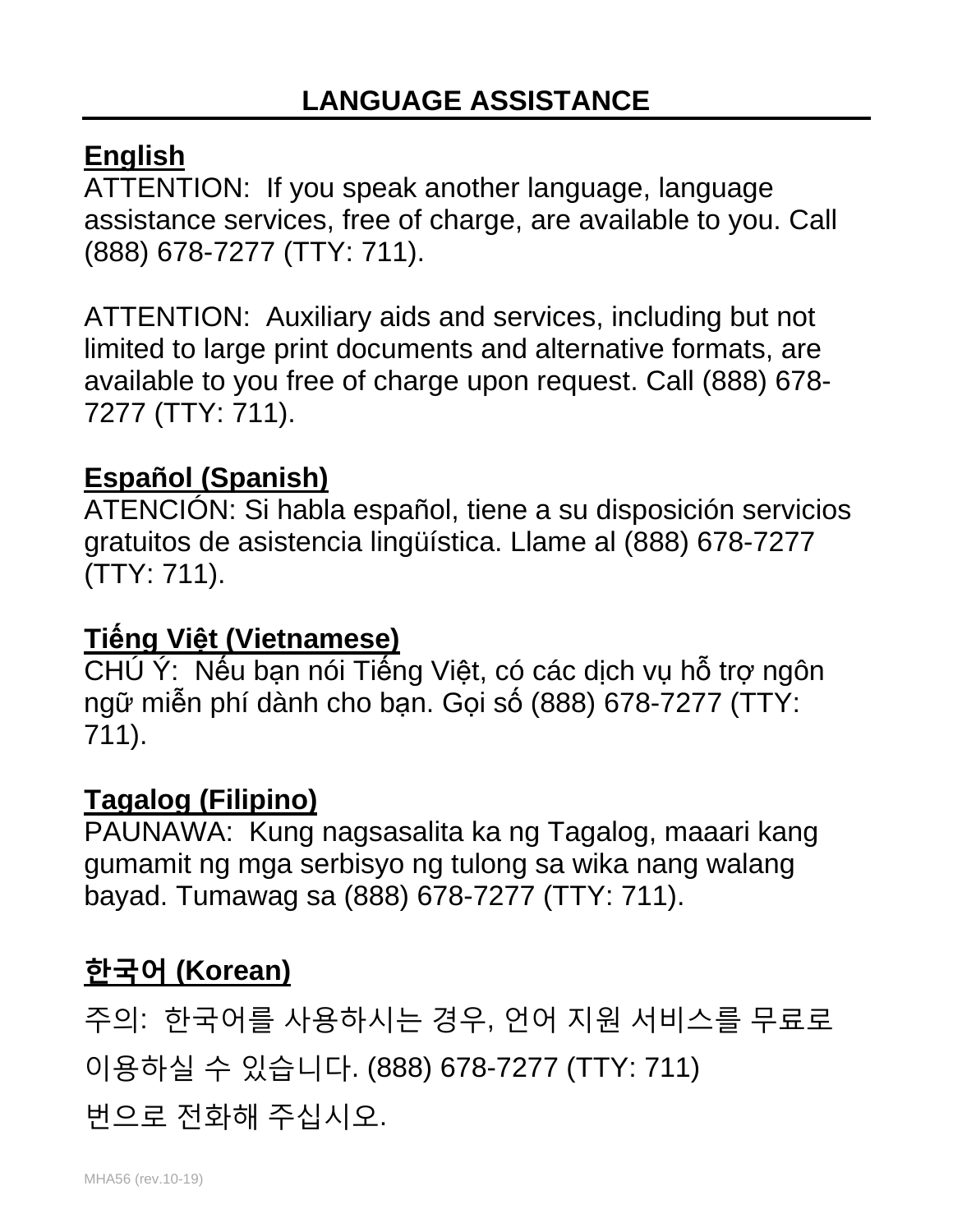# 繁體中文 **(Chinese)**

注意:如果您使用繁體中文,您可以免費獲得語言援助服務。請 致電 (888) 678-7277 (TTY: 711).

### Հայերեն **(Armenian)**

ՈՒՇԱԴՐՈՒԹՅՈՒՆ՝ Եթե խոսում եք հայերեն, ապա ձեզ անվճար կարող են տրամադրվել լեզվական աջակցության ծառայություններ: Զանգահարեք (888) 678-7277 (TTY: 711).

#### **Русский (Russian)**

ВНИМАНИЕ: Если вы говорите на русском языке, то вам доступны бесплатные услуги перевода. Звоните (888) 678- 7277 (TTY: 711).

#### **(Farsi (**فارسی

**توجھ**: اگر بھ زبان فارسی گفتگو می کنید، تسھیلات زبانی بصورت رایگان برای شما فراھم می باشد با (711 :TTY (678-7277) 888 (تماس بگیرید.

# 日本語 **(Japanese)**

注意事項:日本語を話される場合、無料の言語支援をご利用い ただけます。(888) 678-7277 (TTY: 711) まで、お電話にてご 連絡ください。

#### **Hmoob (Hmong)**

LUS CEEV: Yog tias koj hais lus Hmoob, cov kev pab txog lus, muaj kev pab dawb rau koj. Hu rau (888) 678-7277 (TTY: 711).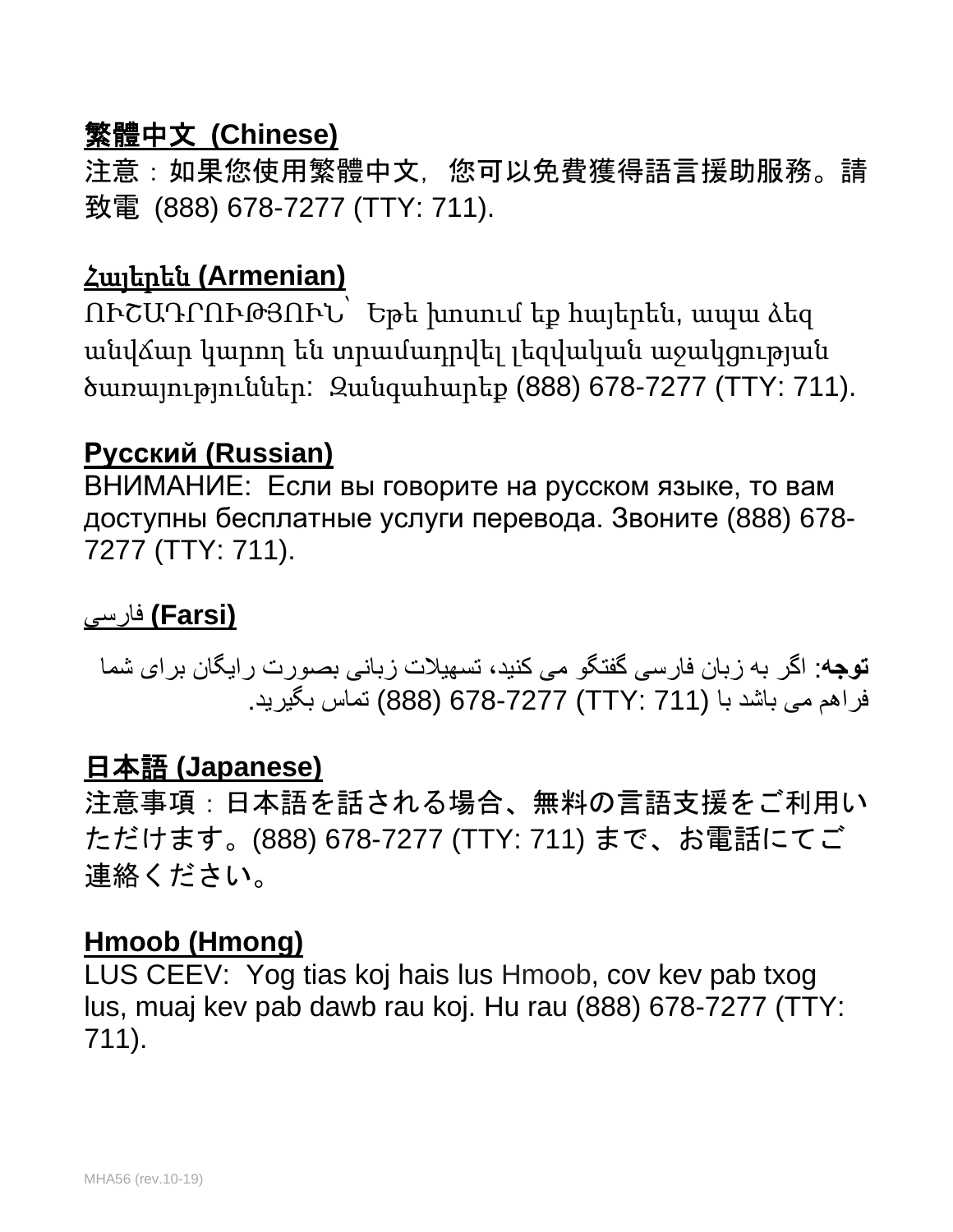# ਪੰ ਜਾਬੀ **(Punjabi)**

ਧਿਆਨ ਦਿਓ :ਜੇ ਤੁਸੀਂ ਪੰਜਾਬੀ ਬੋਲਦੇ ਹੋ ,ਤਾਂ ਭਾਸ਼ਾ ਵਿੱਚ ਸਹਾਇਤਾ ਸੇਵਾ ਤੁਹਾਡੇ ਲਈ ਮੁਫਤ ਉਪਲਬਧ ਹੈ। (888) 678-7277 (TTY: 711)' ਤੇ ਕਾਲ ਕਰੋ।

# **(Arabic (العربیة**

ملحوظة: إذا كنت تتحدث اذكر اللغة، فإن خدمات المساعدة اللغویة تتوافر لك بالمجان. اتصل برقم 678-7277 (888) رقم ھاتف الصم والبكم: 711

# **�हंद� (Hindi)**

ध्यान दे: यदि आप हिंदी बोलते हैं तो आपके लिए मुफ्त में भाषा सहायता सेवाएं उपलब्ध हैं। (888) 678-7277 (TTY: 711) पर कॉल करें।

# **ภาษาไทย (Thai)**

เรียน: ถ้าคุณพูดภาษาไทยคุณสามารถใช้บริการช่วยเหลือทางภาษาได้ฟรี โทร (888) 678- 7277 (TTY: 711).

# <u>ខ្មែរ (Cambodian)</u>

្របយ័គ្នះ ររ សើ ៑នងាអ្នកនិយាយ ភាសាខ្មែ ុ រសវាជំនួយមននកភាសា រោយមីនគិតុួួួន គឺអាចម៉ានសំរា ់ បំររ អ្ើ នក។ ចូ ទូ ស័ព្ទ (888) 678-7277 (TTY: 711)។

# ພາສາລາວ **(Lao)**

ໄປດຊາບ: ຖ້າວ່າ ທ່ານເວົາພາສາ ລາວ, ່ ່ ້ ການບໍລິການຊ່ວຍເຫຼືອດ້ານພາສາ, ໂດຍບໍ່ເສັ້ງຄ່າ, ແມ່ນມີພ້ອມໃຫ້ທ່ານ. ໂທຣ (888) 678-7277 (TTY: ັ ່ ່ ີ ່ 711).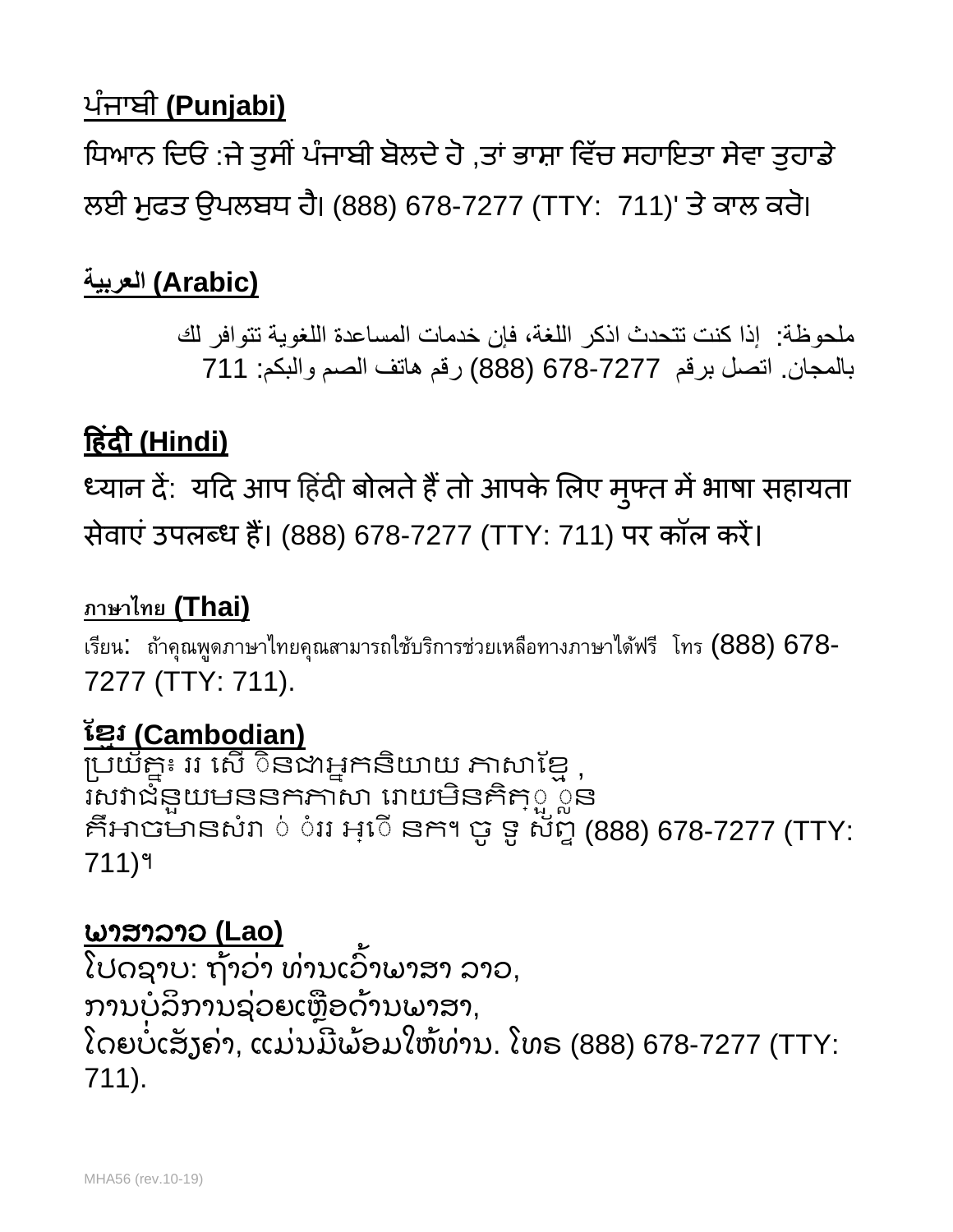### **THE APPEAL PROCESS (STANDARD AND EXPEDITED)**

If you need assistance with completing this form:

- You may ask any staff at each program to assist you.
- You may call the Grievance Advocate (not a direct County employee) at (**925) 293-4942.** Collect calls are accepted.

#### **What Is a Standard Appeal?**

A standard appeal is a request for review of a problem you have with the Contra Costa Mental Health Plan (MHP) or Drug Medi-Cal Organized Delivery System Plan (DMC-ODS) or your provider that involves a denial or changes to services you think you need. If you request a standard appeal, Contra Costa MHP or DMC-ODS must decide on your appeal within 30 calendar days from when CCMHP receives your request for the appeal. The timeframes for making a decision may be extended up to 14 calendar days if you request an extension, or if Contra Costa MHP or DMC-ODS believes that there is a need for additional information and that the delay is for your benefit. If you think waiting 30 days will put your health at risk, you should ask for an 'expedited appeal.'

Standard Appeal:

- You may file an appeal orally or in writing. If you submit your appeal orally, you must follow it up with a signed, written appeal. If you do not follow-up with a signed, written appeal, your appeal will not be resolved. However, the date that you submitted the oral appeal is the filing date. Oral Appeals should be called in to the Office of Quality Improvement at **(925) 957-5160.**
- Filing an appeal will not count against you or your provider in any way.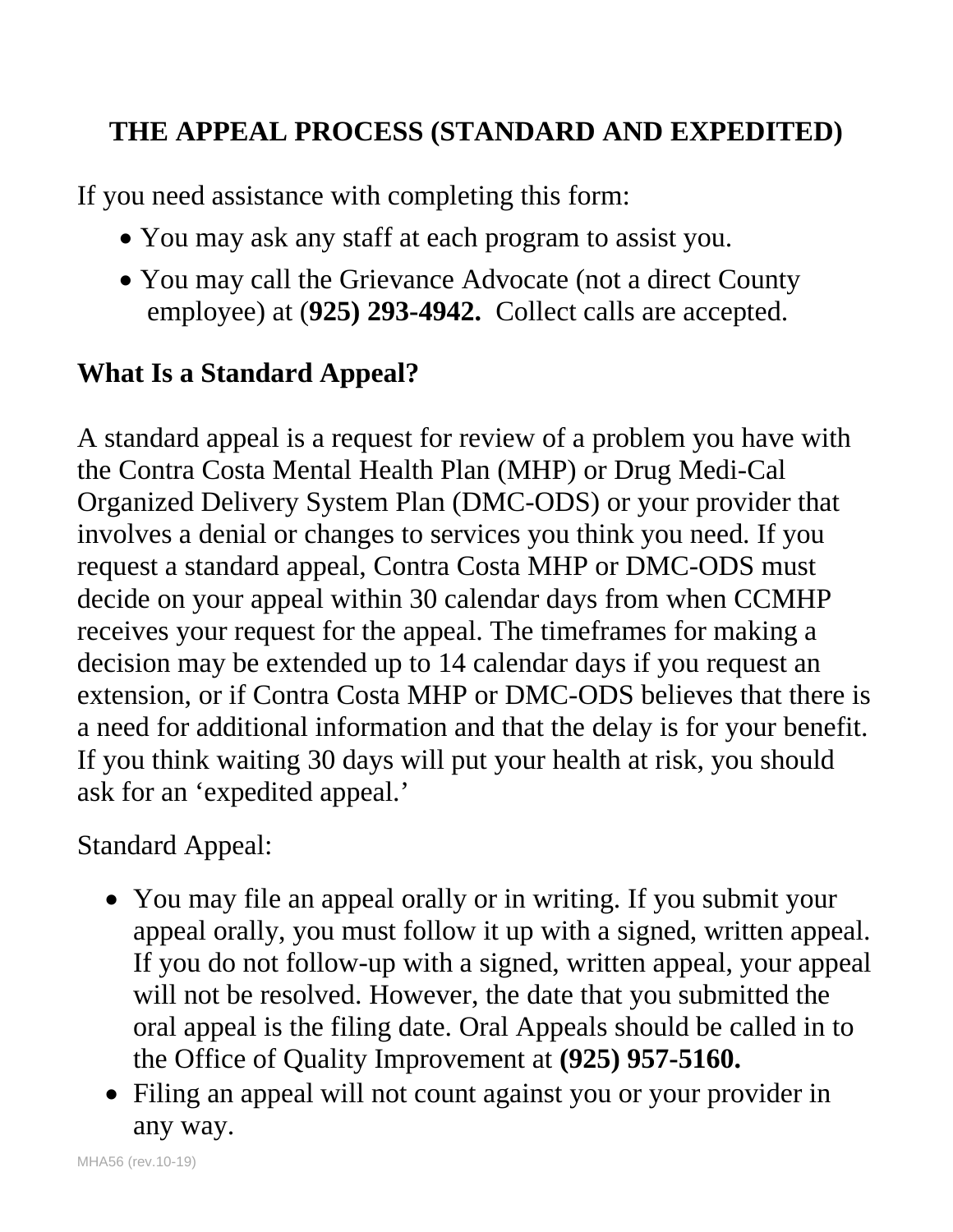- You may authorize another person to act on your behalf if you sign a *Release of Information* form for that person to know confidential information.
- Your benefits will continue during the appeal process. See Beneficiary Handbook for additional information.
- Staff reviewing the appeals and making the decisions are qualified to do so and not involved in any previous level of review or decision-making.
- You or your representative may examine your case file, including your medical record, and any other documents or records considered during the appeal process.
- You have a reasonable opportunity to present evidence and allegations of fact or law, in person, or in writing.
- You, your representative, or the legal representative of a deceased member's estate will be included as parties to the appeal.
- Contra Costa MHP or DMC-ODS will notify you that your appeal is being reviewed by sending you written confirmation.
- After exhausting local appeals, Medi-Cal clients may file a State Hearing request with the State by calling (800) 743-8525 or (855) 795-0634, or call the Public Inquiry and Response line, toll free, at (800) 952-5253 or TDD (800) 952-8349.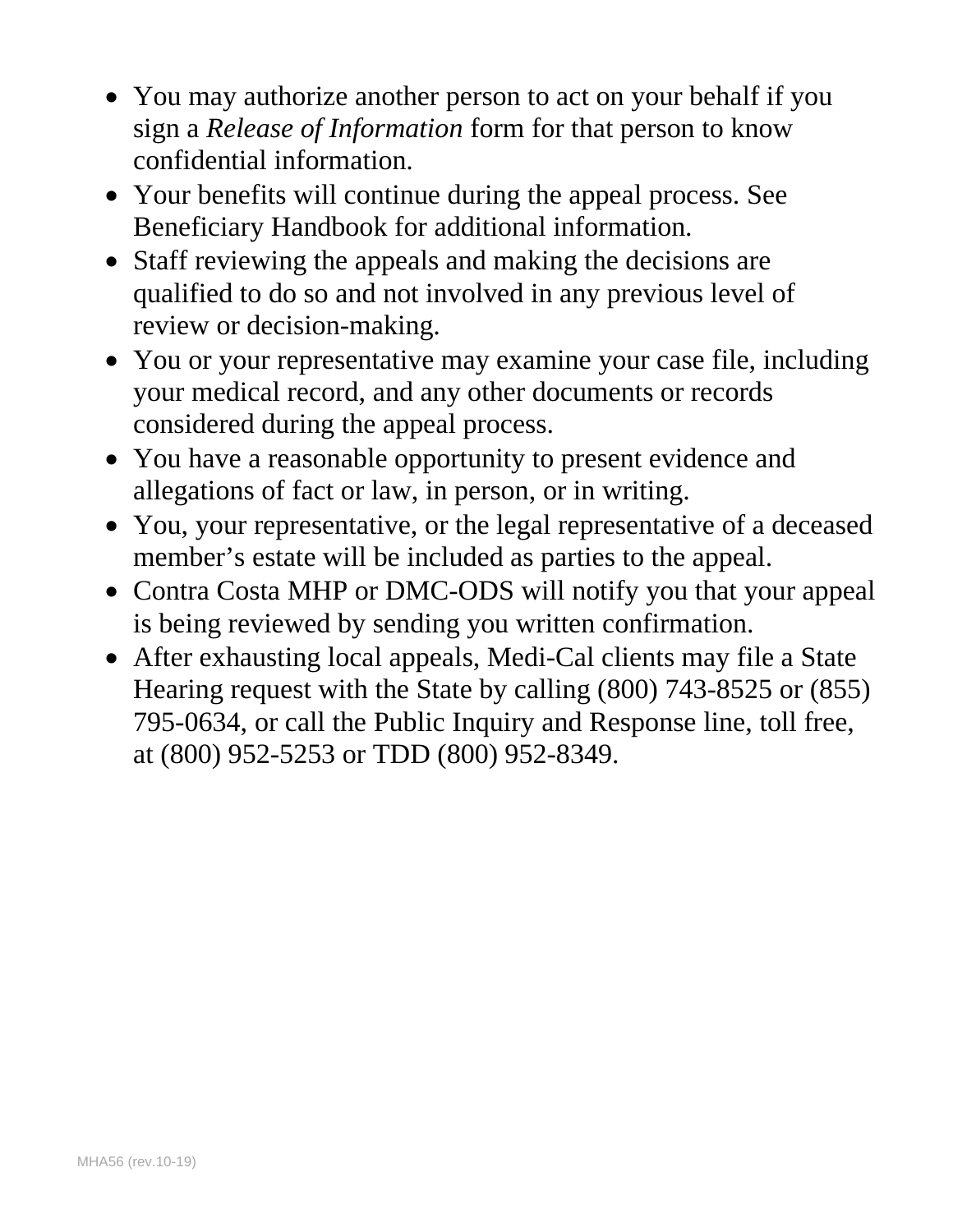# **How Can I File an Appeal?**

You may call the Access Line at (888) 678-7277 or the Quality Improvement Coordinator at (925) 957-5160 to get help with filing an appeal. The Appeal/Expedited Appeal form in this booklet should be mailed using the available self-addressed envelopes provided by Contra Costa MHP and DMC-ODS. If you do not have a selfaddressed envelope, you may mail your appeal directly to the address on the form or you may submit your appeal by e-mail to [BHSQualityAssurance@cchealth.org](mailto:BHSQualityAssurance@cchealth.org) or fax to (925) 957-5156. Appeals can be filed orally or in writing. If you submit your appeal orally, you must follow it up with a signed written appeal.

# **How Do I Know If My Appeal Has Been Decided?**

Contra Costa MHP or DMC-ODS will notify you or your representative in writing when a decision has been made about your appeal. The notification will include:

- The results of the appeal resolution process
- The date the appeal decision was made
- If the appeal is not resolved wholly in your favor, the notice will also contain information regarding your right to a State Hearing and the procedure for filing a State Hearing

### **Is There a Deadline to File an Appeal?**

You must file an appeal within 60 days of the date on the Notice of Adverse Benefit Determination. Keep in mind that you will not always get a Notice of Adverse Benefit Determination. There are no deadlines for filing an appeal when you do not get a Notice of Adverse Benefit Determination, so you may file this type of appeal at any time.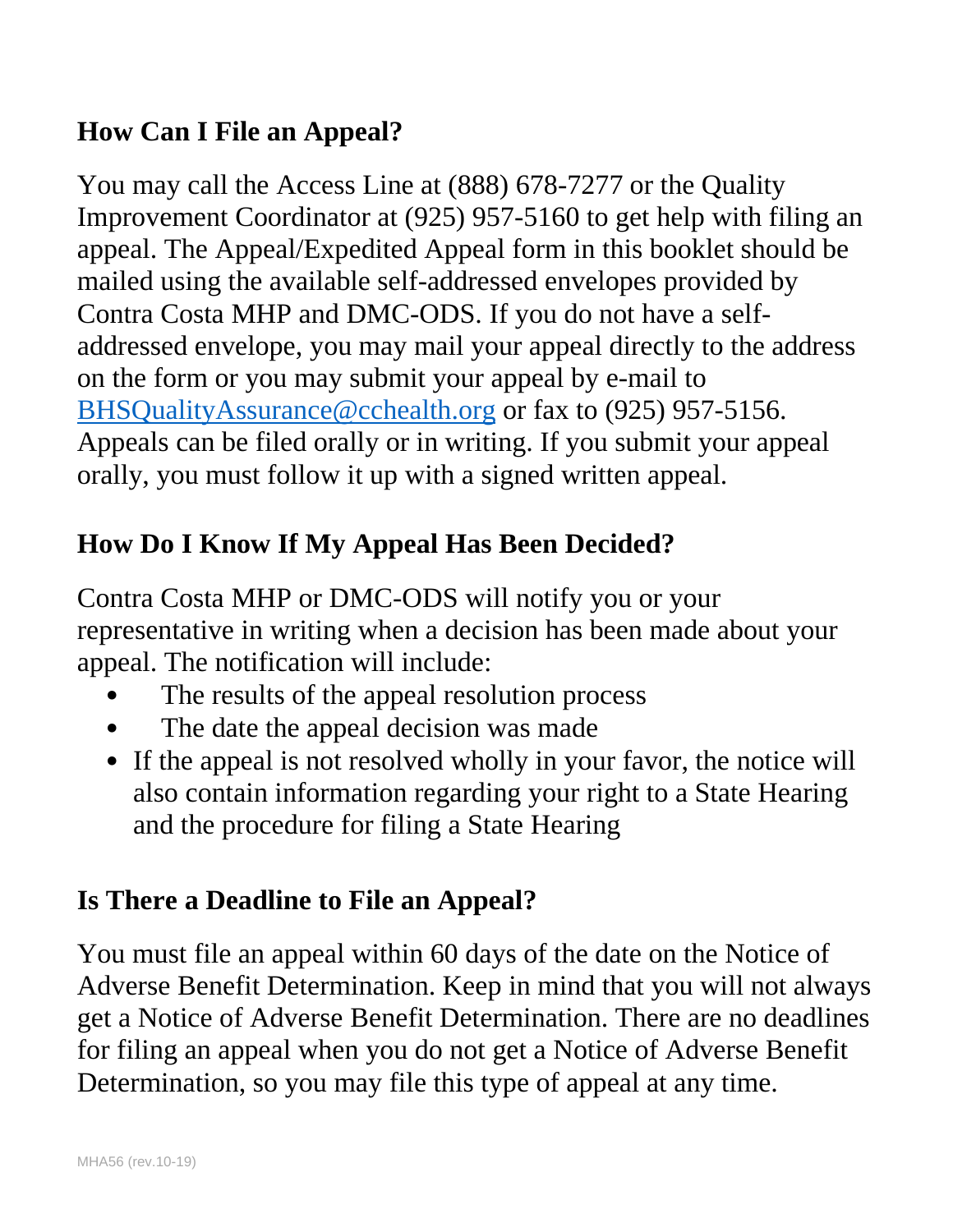#### **Expedited Appeal**

If you think that waiting up to 30 days for a standard appeal decision will jeopardize your life, health, or ability to attain, maintain or regain maximum function, you may request an expedited resolution of an appeal. If Contra Costa MHP or DMC-ODS agrees that your appeal meets the requirements, Contra Costa MHP or DMC-ODS will resolve your expedited appeal within 72 hours after CCMHP receives the appeal. The timeframes for making a decision may be extended by up to 14 calendar days if you request an extension, or if Contra Costa MHP or DMC-ODS shows that there is a need for additional information and that the delay is in your interest. If Contra Costa MHP or DMC-ODS extends the timeframes, they will give you a written explanation as to why the timeframes were extended.

If Contra Costa MHP or DMC-ODS decides that your appeal does not qualify for an expedited appeal, they must make reasonable efforts to give you prompt oral notice and will notify you in writing within two calendar days giving you the reason for the decision. Your appeal will then follow the standard appeal timeframes outlined earlier in this pamphlet. If you disagree with Contra Costa MHP or DMC-ODS' decision that your appeal doesn't meet the expedited appeal criteria, you may file a grievance.

Once Contra Costa MHP or DMC-ODS resolves your request for an expedited appeal, they will notify you and all affected parties orally and in writing.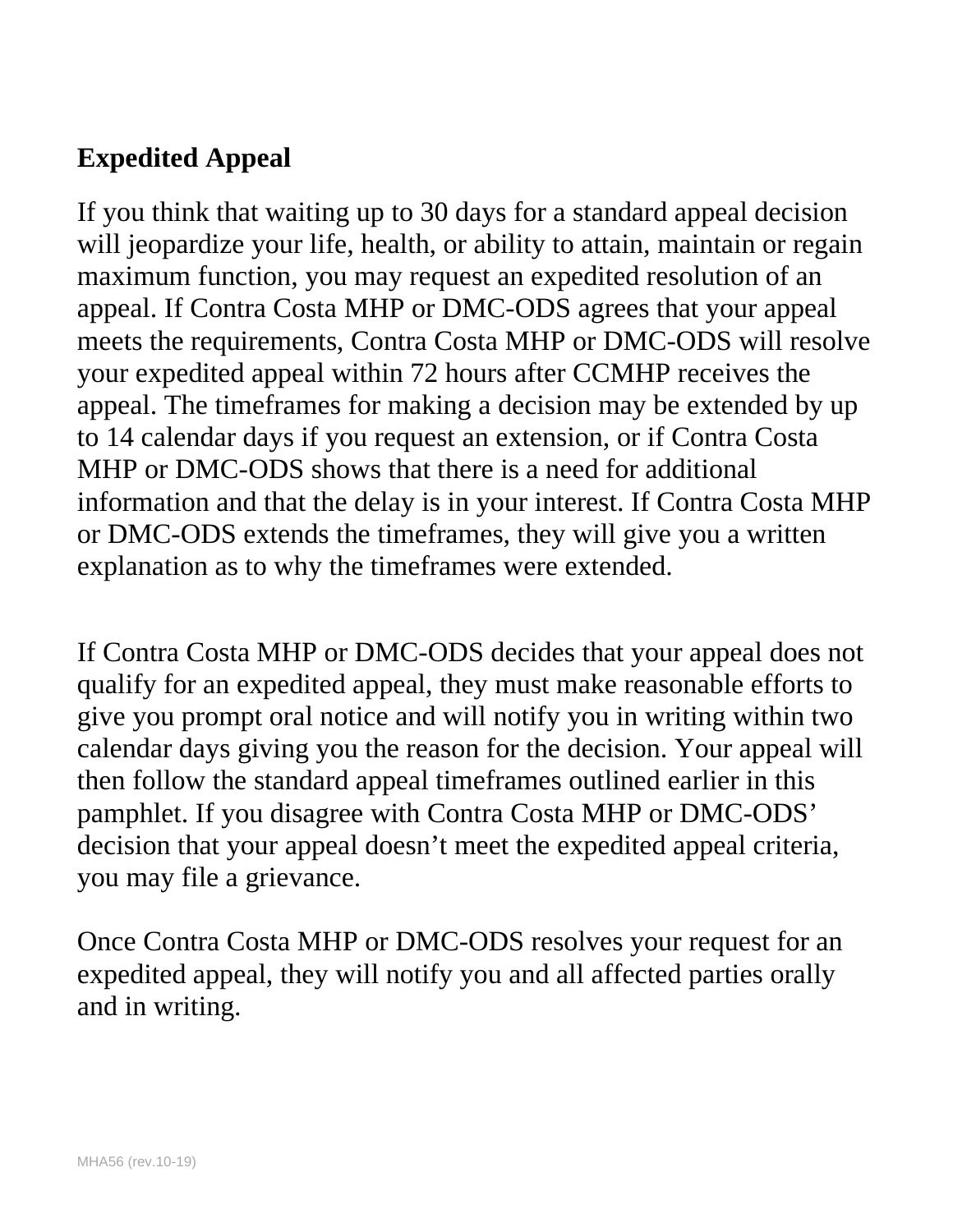

Appeal No.

Date Received

# **REQUEST FOR APPEAL OR EXPEDITED APPEAL**

# **Mental Health Services** | | Substance Use Disorder Services

Beneficiaries who wish to have a review of a decision that affects their care may file an appeal by filling out this form. Decisions that may be appealed are those that reduce, suspend, or terminate services that you have been getting.

#### **You will not be subject to any manner of discrimination, penalty, sanction or restriction for exercising your appeal rights.**

Please check here if you are requesting an expedited appeal, and the Behavioral Health Services will evaluate to determine if your request meets the criteria.

1.The following information is required to proceed with an appeal

#### *Please Print or Type*

| Today's date                           |                   |
|----------------------------------------|-------------------|
| Name                                   |                   |
| Legal Guardian if on behalf of a minor |                   |
| <b>Birthdate</b>                       |                   |
| Address                                |                   |
| City                                   |                   |
| Phone                                  | Best time to call |
| Provider affected                      |                   |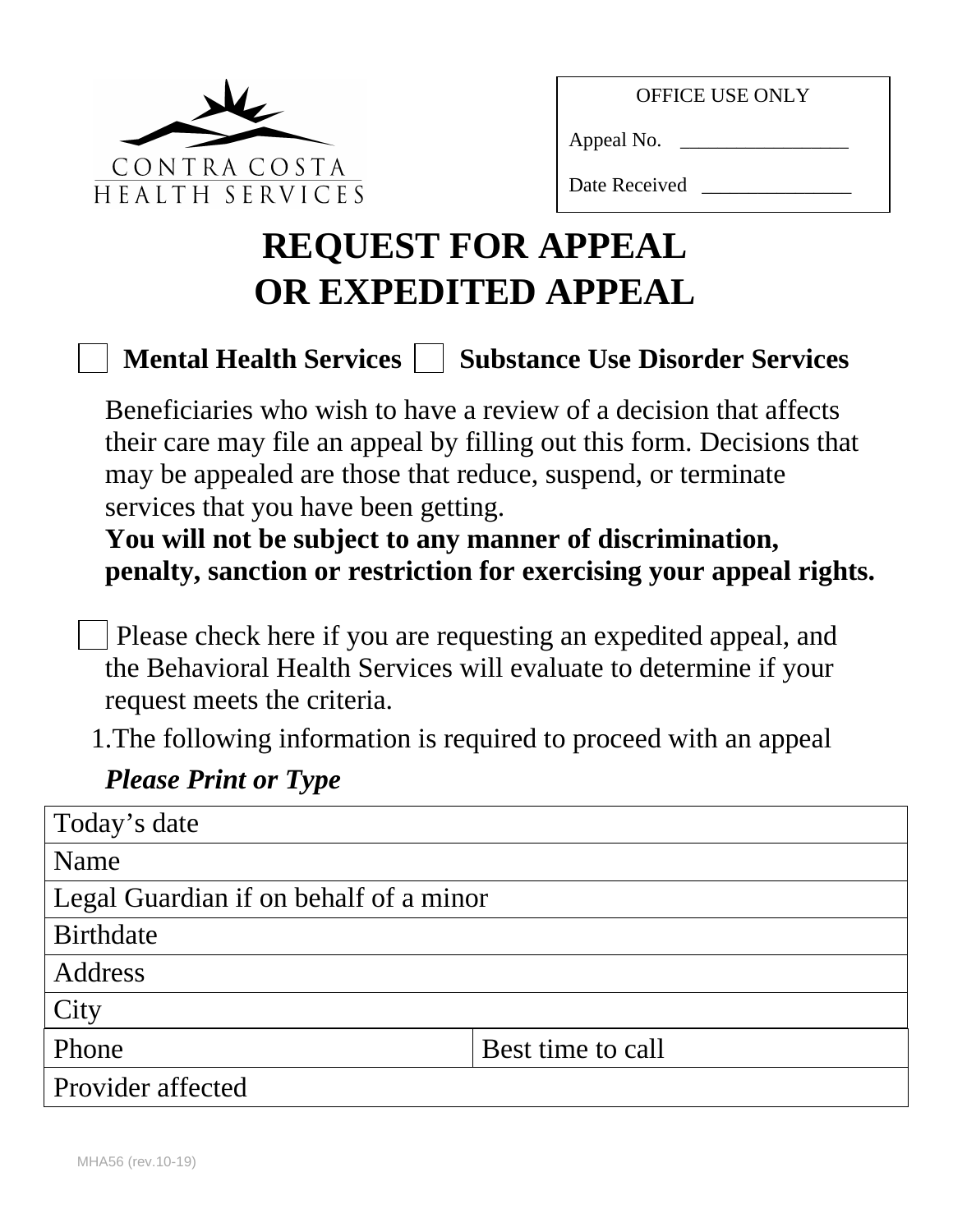- 2. Choose the decision(s) that you wish to appeal. You should have been informed on a Notice of Adverse Benefit Determination form of the decision affecting your care. (Attach additional pages if necessary)
- $\Box$  Your mental health condition does not meet the medical necessity criteria for inpatient hospital services or related professional services.
- $\Box$  Your mental health condition does not meet the medical necessity criteria for specialty mental health services other than inpatient hospital services. (Please list reasons given)
- Your substance use condition does not meet medical necessity for substance use disorder outpatient services.
- $\Box$  Your substance use condition does not meet medical necessity for substance use disorder residential services.
- The services requested are not covered by the Contra Costa MHP or DMC-ODS.
- □ The Contra Costa MHP or DMC-ODS requested additional needed information from your provider in order to authorize services. This information has not yet been received.
- $\Box$  The Contra Costa MHP or DMC-ODS has approved the following services instead of what was requested by your provider, based on the available information on your mental health or substance use disorder condition and service needs.

\_\_\_\_\_\_\_\_\_\_\_\_\_\_\_\_\_\_\_\_\_\_\_\_\_\_\_\_\_\_\_\_\_\_\_\_\_\_\_\_\_\_\_\_\_\_\_\_\_\_\_\_\_\_\_\_

\_\_\_\_\_\_\_\_\_\_\_\_\_\_\_\_\_\_\_\_\_\_\_\_\_\_\_\_\_\_\_\_\_\_\_\_\_\_\_\_\_\_\_\_\_\_\_\_\_\_\_\_\_\_\_\_

\_\_\_\_\_\_\_\_\_\_\_\_\_\_\_\_\_\_\_\_\_\_\_\_\_\_\_\_\_\_\_\_\_\_\_\_\_\_\_\_\_\_\_\_\_\_\_\_\_\_\_\_\_\_\_\_

\_\_\_\_\_\_\_\_\_\_\_\_\_\_\_\_\_\_\_\_\_\_\_\_\_\_\_\_\_\_\_\_\_\_\_\_\_\_\_\_\_\_\_\_\_\_\_\_\_\_\_\_\_\_\_\_

□ Other: (Please describe)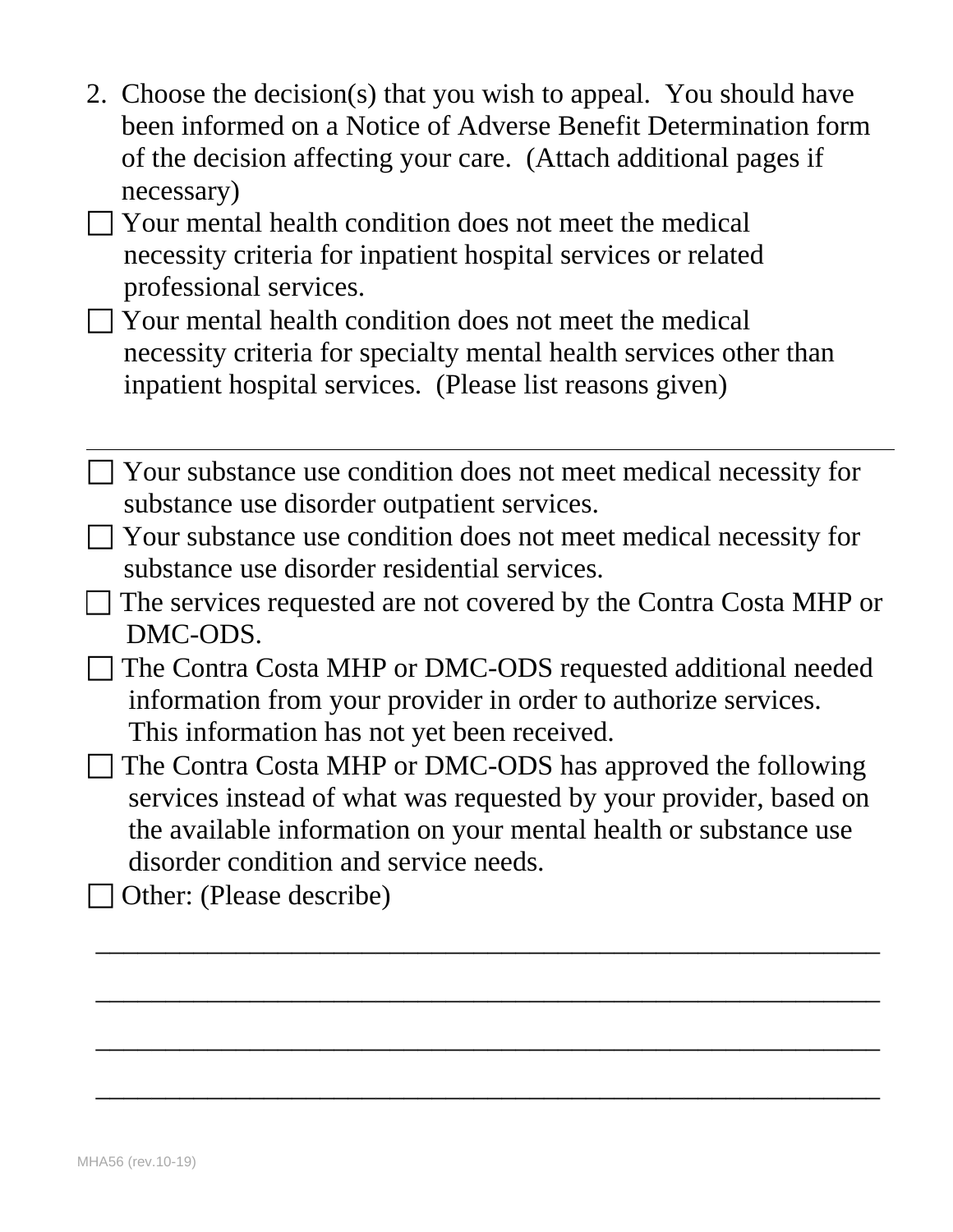3. Please add anything else you would like us to know. You may attach additional pages.

\_\_\_\_\_\_\_\_\_\_\_\_\_\_\_\_\_\_\_\_\_\_\_\_\_\_\_\_\_\_\_\_\_\_\_\_\_\_\_\_\_\_\_\_\_\_\_\_\_\_\_\_\_

\_\_\_\_\_\_\_\_\_\_\_\_\_\_\_\_\_\_\_\_\_\_\_\_\_\_\_\_\_\_\_\_\_\_\_\_\_\_\_\_\_\_\_\_\_\_\_\_\_\_\_\_\_

\_\_\_\_\_\_\_\_\_\_\_\_\_\_\_\_\_\_\_\_\_\_\_\_\_\_\_\_\_\_\_\_\_\_\_\_\_\_\_\_\_\_\_\_\_\_\_\_\_\_\_\_\_

\_\_\_\_\_\_\_\_\_\_\_\_\_\_\_\_\_\_\_\_\_\_\_\_\_\_\_\_\_\_\_\_\_\_\_\_\_\_\_\_\_\_\_\_\_\_\_\_\_\_\_\_\_

#### SIGNATURE OF PERSON MAKING REQUEST and DATE

#### RETURN THIS FORM TO:

QUALITY IMPROVEMENT COORDINATOR BEHAVIORAL HEALTH SERVICES ADMINISTRATION 1340 Arnold Dr., #200, Martinez, CA 94553 Phone (925) 957-5160 Fax (925) 957-5156